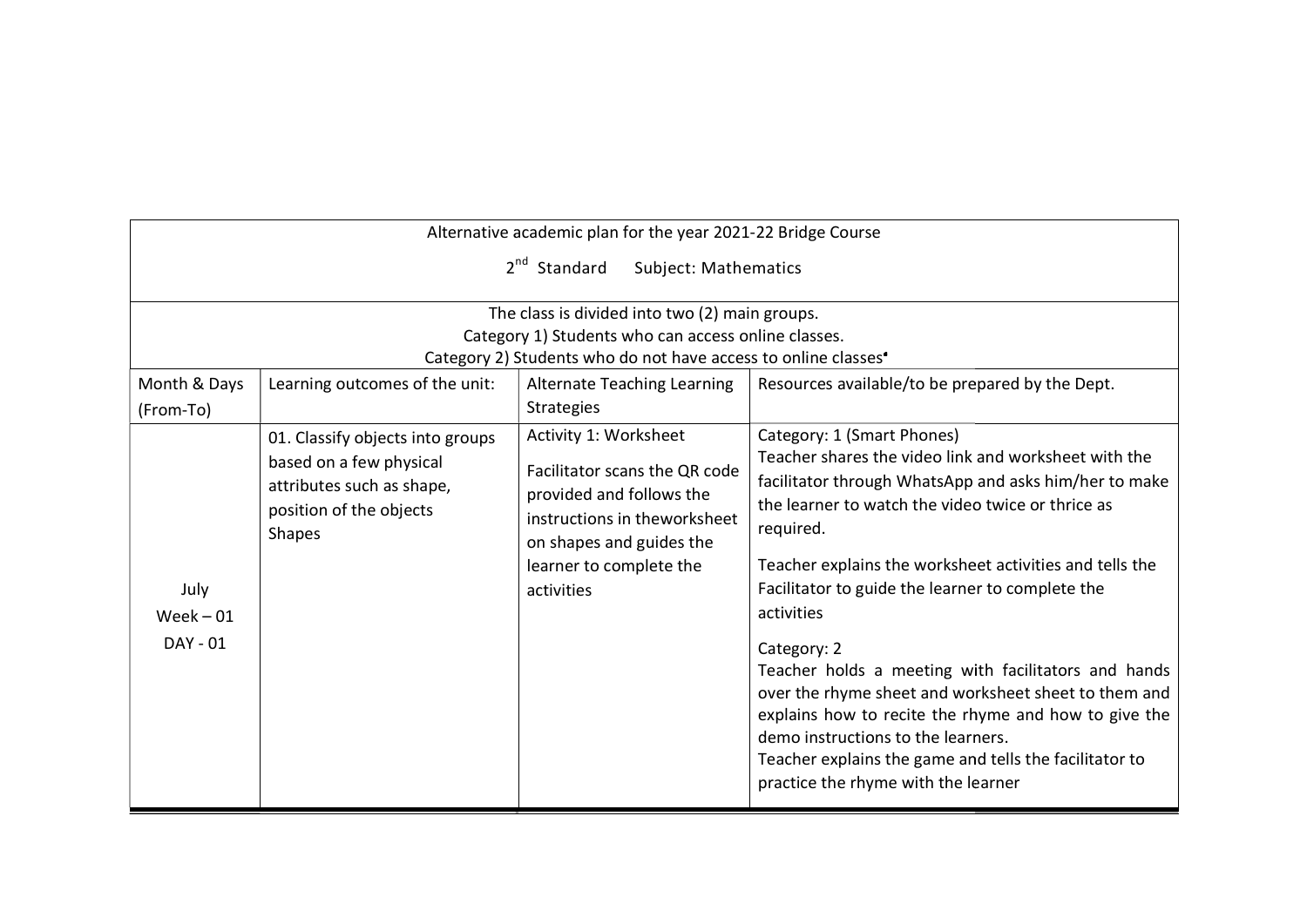| DAY - 02  | 01. Classify objects into groups<br>based on a few physical<br>attributes such as position of the<br>objects-on and under, above<br>and below,                                 | Activity1: Worksheet<br>Facilitator gives the provided<br>worksheet to the<br>learnersand asks them to do<br>as they are instructed.                                                                                                                                                                                                                                                                     | Category: 1 (Smart Phones)<br>Teacher sends the instructions for the activities to the<br>facilitator through WhatsApp.<br>Teacher explains the activities asks the facilitator to<br>guide the learners.<br>Category: 2<br>Teacher holds a meeting with facilitators and hands<br>over the instructions for the activities and explains how<br>to conduct them and guide the learners in the tasks.                |
|-----------|--------------------------------------------------------------------------------------------------------------------------------------------------------------------------------|----------------------------------------------------------------------------------------------------------------------------------------------------------------------------------------------------------------------------------------------------------------------------------------------------------------------------------------------------------------------------------------------------------|---------------------------------------------------------------------------------------------------------------------------------------------------------------------------------------------------------------------------------------------------------------------------------------------------------------------------------------------------------------------------------------------------------------------|
| $DAY - 3$ | 01. Classify objects into groups<br>based on a few physical<br>attributes such as position of the<br>objects-inside and outside,<br>bigger - smaller, biggest and<br>smallest. | Activity 1: Worksheet<br>Facilitator gives the provided<br>worksheet to the<br>learnersand asks them to do<br>as they are instructed.<br>Activity 2: Game<br>(Draw a circle and the<br>facilitator ask the student as<br>shown in the worksheet and<br>demo it to the child)<br>$Inside - it means get into$<br>the circle-the child needs to<br>jump into the circle.<br>Outside $-$ it means the child | Category: 1 (Smart Phones)<br>Teacher sends the video link and instructions for the<br>activities to the facilitator through WhatsApp.<br>Teacher explains the activities asks the facilitator to<br>guide the learners.<br>Category: 2<br>Teacher holds a meeting with facilitators and hands<br>over the instructions for the activities and explains how<br>to conduct them and guide the learners in the tasks. |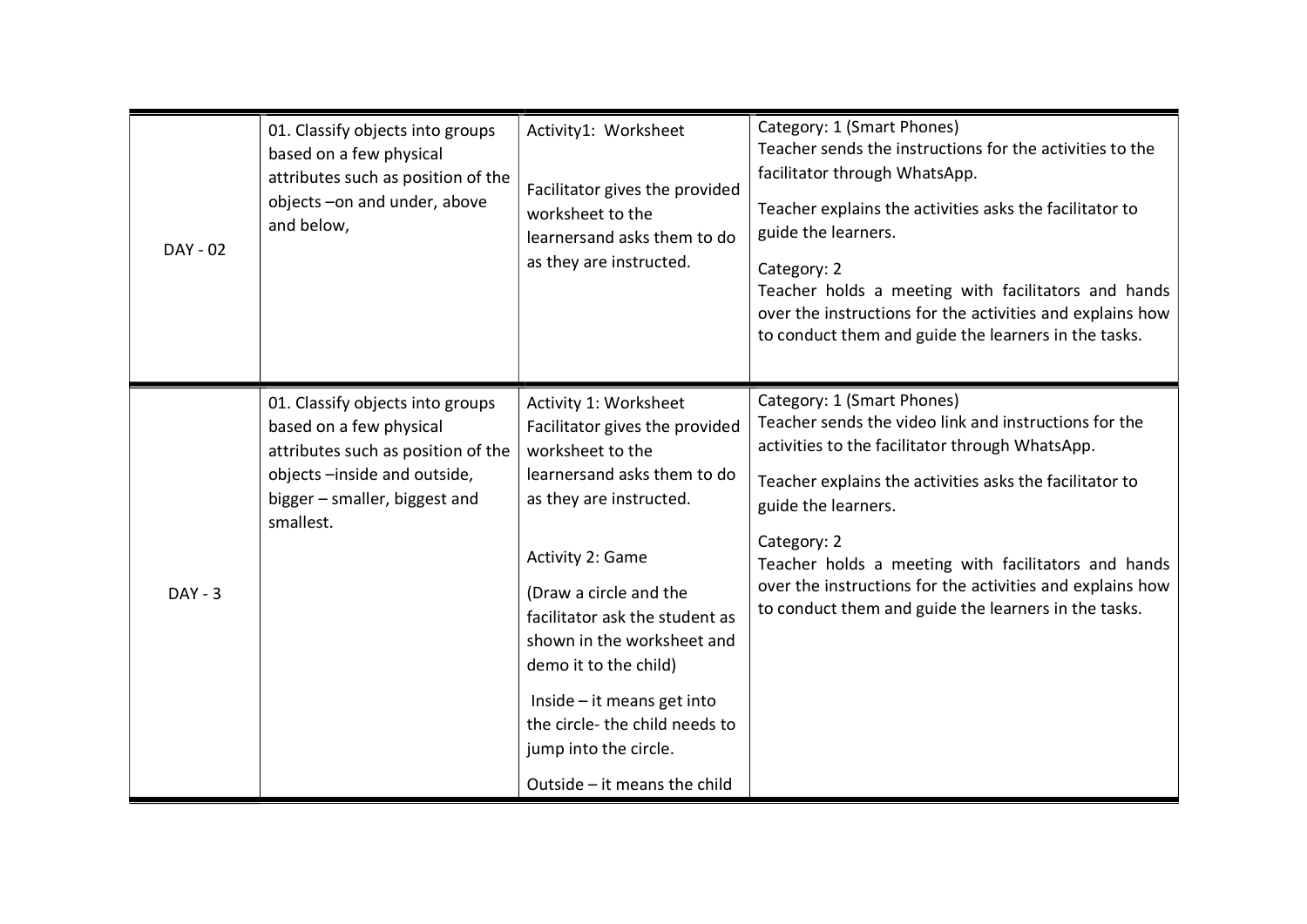|           |                                                                                                                                                     | need to jump out of the<br>circle)<br>In the same way perform the<br>instructions as said in the<br>video)                                                                                                                                                                          |                                                                                                                                                                                                                                                                                                                                                                                                                                                   |
|-----------|-----------------------------------------------------------------------------------------------------------------------------------------------------|-------------------------------------------------------------------------------------------------------------------------------------------------------------------------------------------------------------------------------------------------------------------------------------|---------------------------------------------------------------------------------------------------------------------------------------------------------------------------------------------------------------------------------------------------------------------------------------------------------------------------------------------------------------------------------------------------------------------------------------------------|
| $Day - 4$ | 01. Classify objects into groups<br>based on a few physical<br>attributes such as position of the<br>objects-top and bottom, nearer<br>and farther. | Activity 1: Worksheet<br>Facilitator gives the provided<br>worksheet to the learners<br>and asks them to do as they<br>are instructed.<br>Activity 2:Textbook<br>Facilitator refers tothe<br>textbook: Mathematics: Unit<br>1-page number 7 to teach<br>the concept of Far and Near | Category: 1 (Smart Phones)<br>Teacher sends the instructions for the activities to the<br>facilitator through WhatsApp.<br>Teacher explains the activities asks the facilitator to<br>guide the learners.<br>Category: 2<br>Teacher holds a meeting with facilitators and hands<br>over the instructions for the activities and explains how<br>to conduct them and guide the learners in the tasks.<br>Follow the instructions in the worksheet. |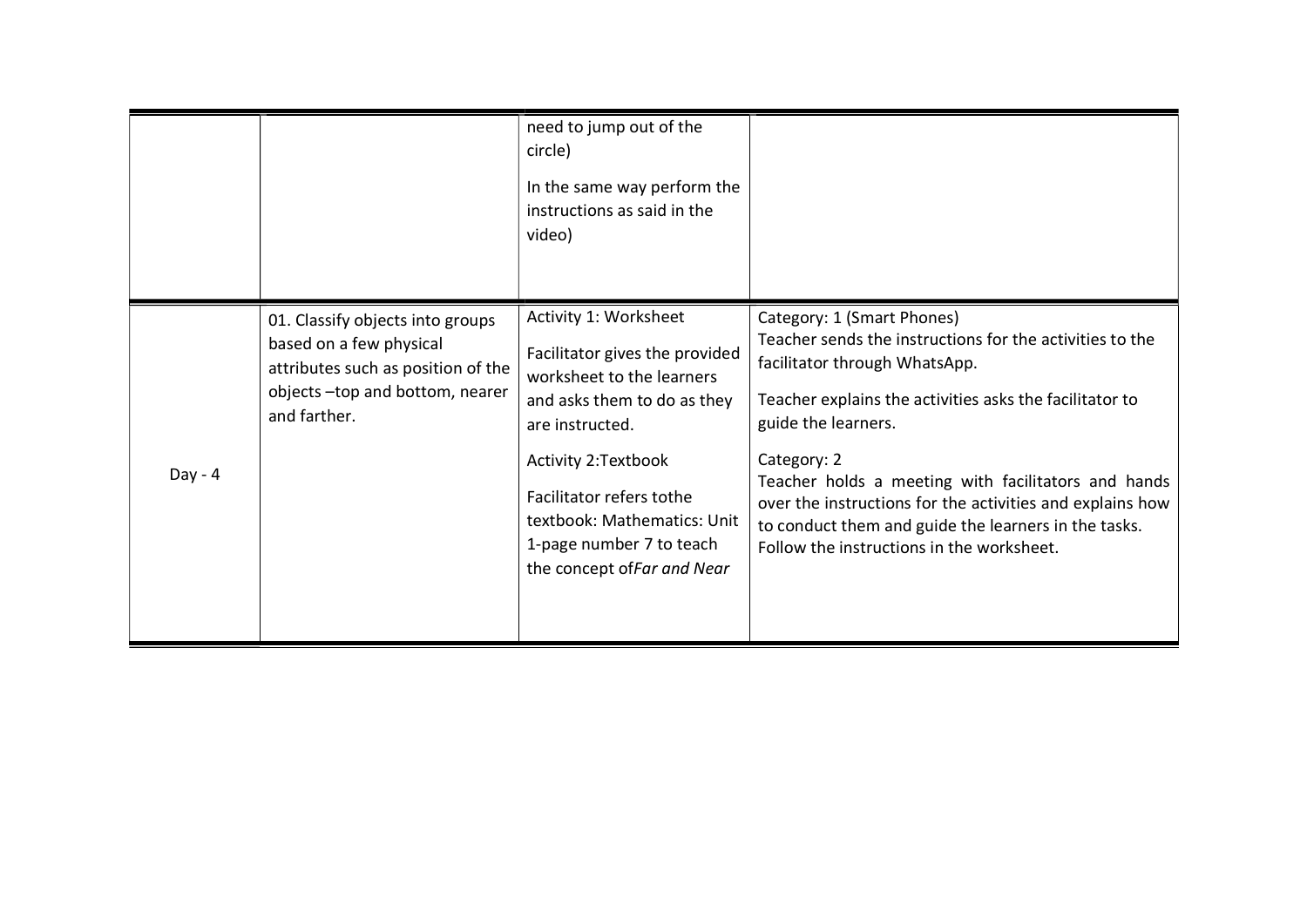|            | 01. Classify objects into groups<br>based on a few physical<br>attributes such as position of the<br>objects-nearest and farthest,<br>rolling and sliding objects. | Activity 1: Worksheet<br>Facilitator gives the provided<br>worksheet to the learners<br>and asks them to do as they<br>are instructed.                                                                                                                            | Category: 1 (Smart Phones)<br>Teacher sends the instructions for the activities to the<br>facilitator through WhatsApp.<br>Teacher explains the activities asks the facilitator to<br>guide the learners.                                                                                                                                                                                                                                        |
|------------|--------------------------------------------------------------------------------------------------------------------------------------------------------------------|-------------------------------------------------------------------------------------------------------------------------------------------------------------------------------------------------------------------------------------------------------------------|--------------------------------------------------------------------------------------------------------------------------------------------------------------------------------------------------------------------------------------------------------------------------------------------------------------------------------------------------------------------------------------------------------------------------------------------------|
| $DAY - 5$  |                                                                                                                                                                    | Follow the instructions in the<br>worksheet.<br>Activity 2:<br>Facilitator refers tothe<br>textbook: Mathematics: Unit<br>1, page number 8to teach<br>the concept of Farthest and<br><b>Nearest</b>                                                               | Category: 2<br>Teacher holds a meeting with facilitators and hands<br>over the instructions for the activities and explains how<br>to conduct them and guide the learners in the tasks.<br>Follow the instructions in the worksheet                                                                                                                                                                                                              |
| $DAY - 06$ | 01. Classify objects into groups<br>based on a few physical<br>attributes such as position of the<br>objects-rolling and sliding - a<br>story.                     | Activity 1: Textbook& Video:<br>Facilitator refersthe<br>textbook: Mathematics: Unit<br>1, page number 14-16 to<br>narrate the story.<br>He/she then scans the QR<br>code provided in the<br>facilitator guidelines booklet<br>and see the video on the<br>story. | Category: 1 (Smart Phones)<br>Teacher sends the instructions for the activities to the<br>facilitator through WhatsApp.<br>Teacher explains the activities asks the facilitator to<br>guide the learners.<br>Category: 2<br>Teacher holds a meeting with facilitators and hands<br>over the instructions for the activities and explains how<br>to conduct them and guide the learners in the tasks.<br>Follow the instructions in the worksheet |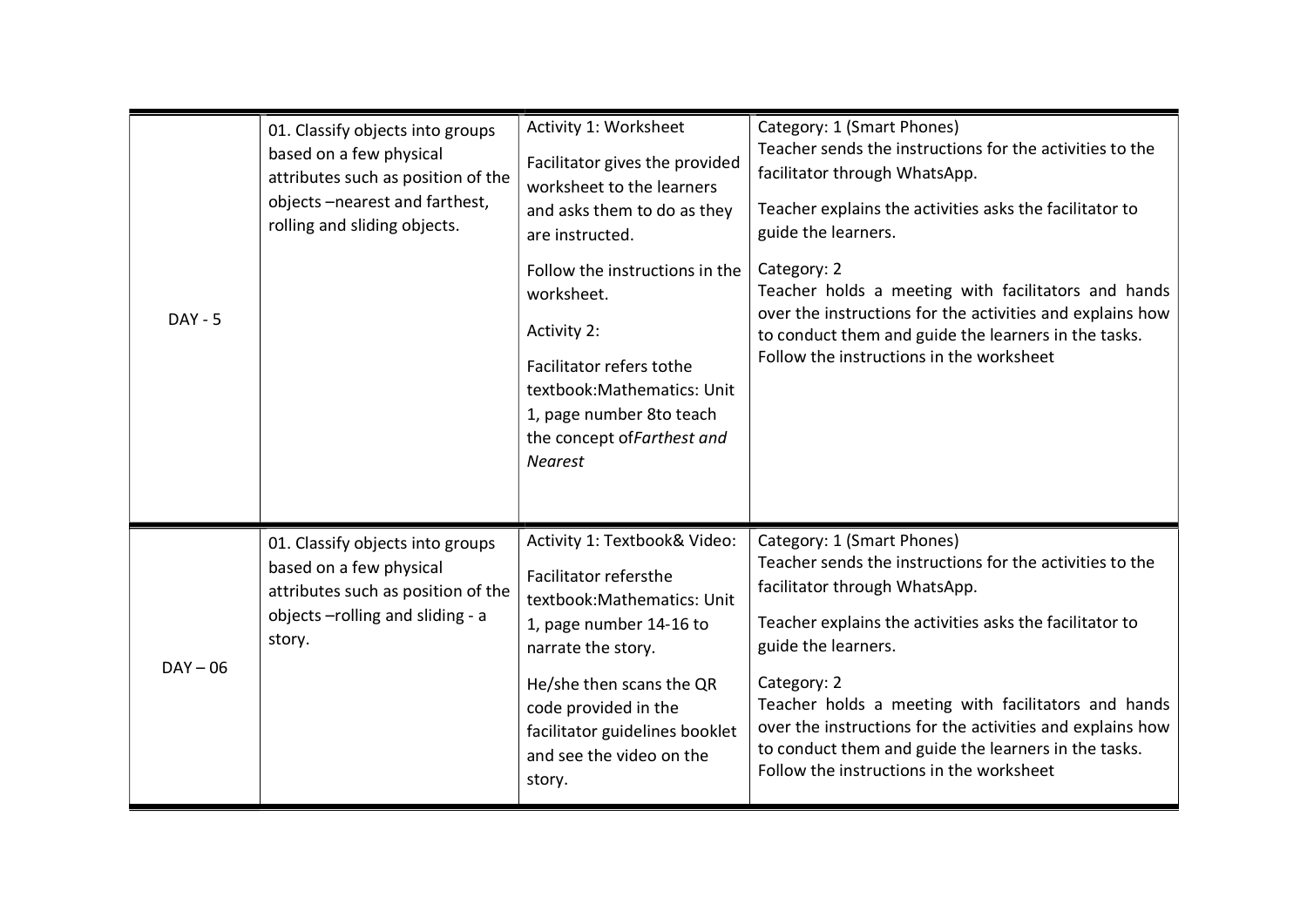| Day: 07               | 01. Classify objects into groups<br>based on a few physical<br>attributes such as position of the<br>objects-farther and farthest,<br>rolling and sliding - a story. | Activity 1: Work sheet<br>Facilitator gives the provided<br>worksheet to the learners<br>and asks them to do as they<br>are instructed.<br>Facilitator follows the<br>instructions in the<br>worksheet.<br>Activity 2:<br>Facilitators gathers some<br>household objects that roll and<br>slide and asks the learner to<br>identify objects that roll and<br>objects that slide. | Category: 1 (Smart Phones)<br>Teacher sends the instructions for the activities to the<br>facilitator through WhatsApp.<br>Teacher explains the activities asks the facilitator to<br>guide the learners.<br>Category: 2<br>Teacher holds a meeting with facilitators and hands<br>over the instructions for the activities and explains how<br>to conduct them and guide the learners in the tasks. |
|-----------------------|----------------------------------------------------------------------------------------------------------------------------------------------------------------------|----------------------------------------------------------------------------------------------------------------------------------------------------------------------------------------------------------------------------------------------------------------------------------------------------------------------------------------------------------------------------------|------------------------------------------------------------------------------------------------------------------------------------------------------------------------------------------------------------------------------------------------------------------------------------------------------------------------------------------------------------------------------------------------------|
| $Week - 02$<br>Day 08 | 02. Recites number names and<br>counts objects up to 20,<br>concretely, pictorially and<br>symbolically.                                                             | Activity 1: Textbook& Video:<br>Facilitator refers to the<br>textbook: Mathematics: Unit<br>2, page number 23 and asks<br>the learner to count the<br>pictures and tell the number<br>Facilitator scans the QR code<br>provided in the facilitator<br>guidelines booklet to see the<br>video                                                                                     | Category: 1 (Smart Phones)<br>Teacher sends the instructions for the activities to the<br>facilitator through WhatsApp.<br>Teacher explains the activities asks the facilitator to<br>guide the learners.<br>Category: 2<br>Teacher holds a meeting with facilitators and hands<br>over the instructions for the activities and explains how<br>to conduct them and guide the learners in the tasks. |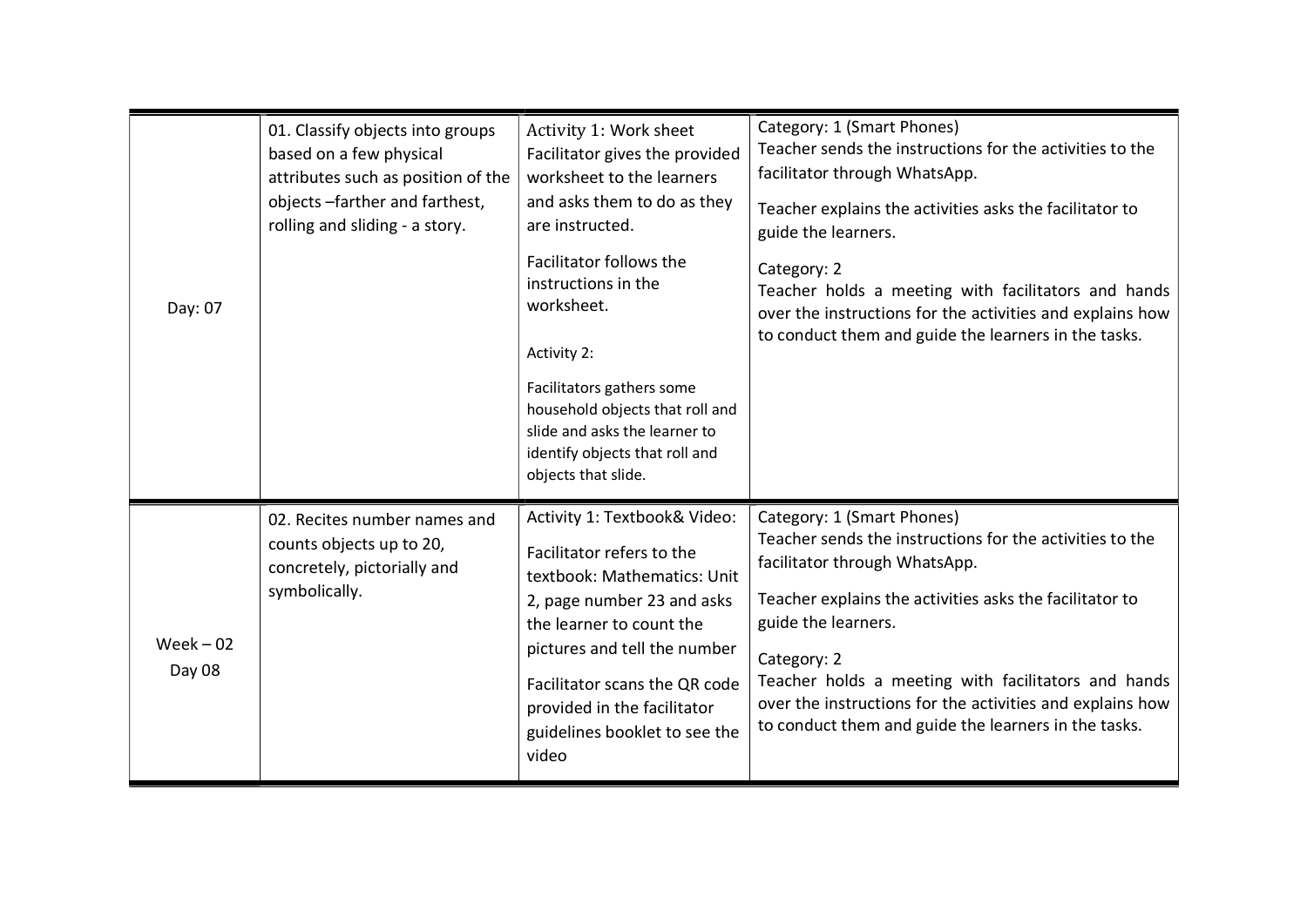| July<br>Day 09 | 02. Recites number names and<br>counts objects up to 20,<br>concretely, pictorially and<br>symbolically. | Activity1: Worksheet<br>Facilitator follows the<br>instructions in the<br>worksheet helps the learner<br>complete the activities | Category: 1 (Smart Phones)<br>Teacher sends the instructions for the activities to the<br>facilitator through WhatsApp.<br>Teacher explains the activities asks the facilitator to<br>guide the learners.<br>Category: 2<br>Teacher holds a meeting with facilitators and hands<br>over the instructions for the activities and explains how<br>to conduct them and guide the learners in the tasks. |
|----------------|----------------------------------------------------------------------------------------------------------|----------------------------------------------------------------------------------------------------------------------------------|------------------------------------------------------------------------------------------------------------------------------------------------------------------------------------------------------------------------------------------------------------------------------------------------------------------------------------------------------------------------------------------------------|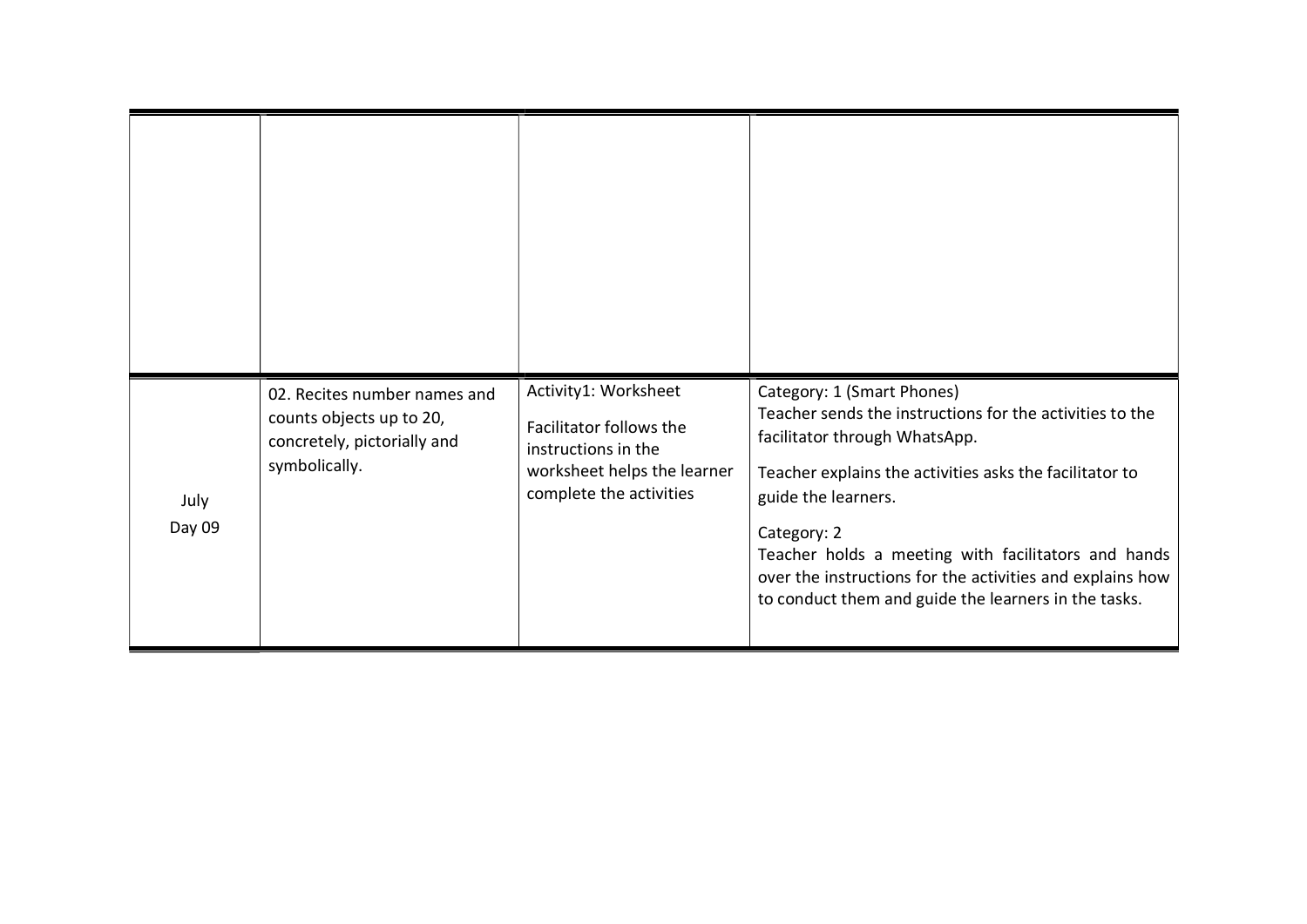|        | 02. Recites number names and<br>counts objects up to 20,<br>concretely, pictorially and<br>symbolically. | <b>Activity 1: Text Book</b><br>Facilitator refers to textbook<br><b>Mathematics Unit: 02</b><br>Page No: 45                                              | Category: 1 (Smart Phones)<br>Teacher sends the instructions for the activities to the<br>facilitator through WhatsApp.<br>Teacher explains the activities asks the facilitator to<br>guide the learners.                                                                                                                                                                                            |
|--------|----------------------------------------------------------------------------------------------------------|-----------------------------------------------------------------------------------------------------------------------------------------------------------|------------------------------------------------------------------------------------------------------------------------------------------------------------------------------------------------------------------------------------------------------------------------------------------------------------------------------------------------------------------------------------------------------|
| Day 10 |                                                                                                          | The student colours the<br>pictures in the textbook as<br>instructed.                                                                                     | Category: 2<br>Teacher holds a meeting with facilitators and hands<br>over the instructions for the activities and explains how<br>to conduct them and guide the learners in the tasks.                                                                                                                                                                                                              |
| Day 11 | 02. Recites number names and<br>counts objects up to 20,<br>concretely, pictorially and<br>symbolically. | Activity 1: Textbook<br>Facilitators refers to<br>textbook: Mathematics<br>Unit: 02, Page No: 28 and 29<br>and helps the learner<br>complete the activity | Category: 1 (Smart Phones)<br>Teacher sends the instructions for the activities to the<br>facilitator through WhatsApp.<br>Teacher explains the activities asks the facilitator to<br>guide the learners.<br>Category: 2<br>Teacher holds a meeting with facilitators and hands<br>over the instructions for the activities and explains how<br>to conduct them and guide the learners in the tasks. |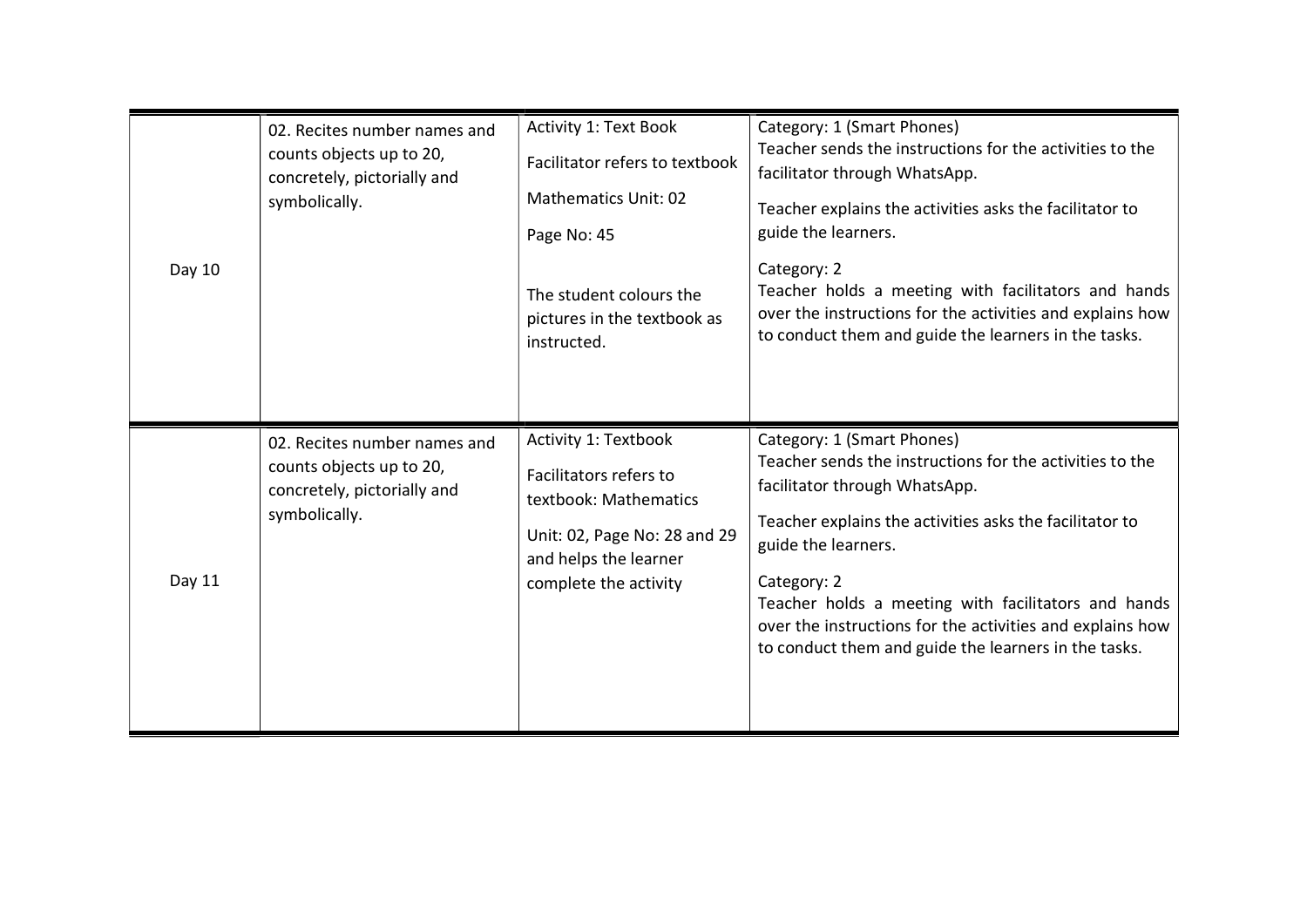| Day 12 | 02. Recites number names and<br>counts objects up to 20,<br>concretely, pictorially and<br>symbolically. | Activity 1: Worksheet<br>Facilitator follows the<br>instructions in the<br>worksheetand makes<br>student to join numbers and<br>complete the pictures.                                                                                                                                                                                            | Category: 1 (Smart Phones)<br>Teacher sends the instructions for the activities to the<br>facilitator through WhatsApp.<br>Teacher explains the activities asks the facilitator to<br>guide the learners.<br>Category: 2<br>Teacher holds a meeting with facilitators and hands<br>over the instructions for the activities and explains how<br>to conduct them and guide the learners in the tasks. |
|--------|----------------------------------------------------------------------------------------------------------|---------------------------------------------------------------------------------------------------------------------------------------------------------------------------------------------------------------------------------------------------------------------------------------------------------------------------------------------------|------------------------------------------------------------------------------------------------------------------------------------------------------------------------------------------------------------------------------------------------------------------------------------------------------------------------------------------------------------------------------------------------------|
| Day 13 | 02. Recites number names and<br>counts objects up to 20,<br>concretely, pictorially and<br>symbolically. | <b>Activity 1: Textbook</b><br>Facilitator refers to the<br>textbook: Mathematics<br>Unit: 02, Page No: 42 and<br>43 and asks them to<br>complete the activity.<br>Activity 2:<br>Facilitator asks learners to<br>write numbers from 1-9 on<br>the floor and collect<br>pebbles/vegetables etc<br>count them and place them<br>beside the number. | Category: 1 (Smart Phones)<br>Teacher sends the instructions for the activities to the<br>facilitator through WhatsApp.<br>Teacher explains the activities asks the facilitator to<br>guide the learners.<br>Category: 2<br>Teacher holds a meeting with facilitators and hands<br>over the instructions for the activities and explains how<br>to conduct them and guide the learners in the tasks. |